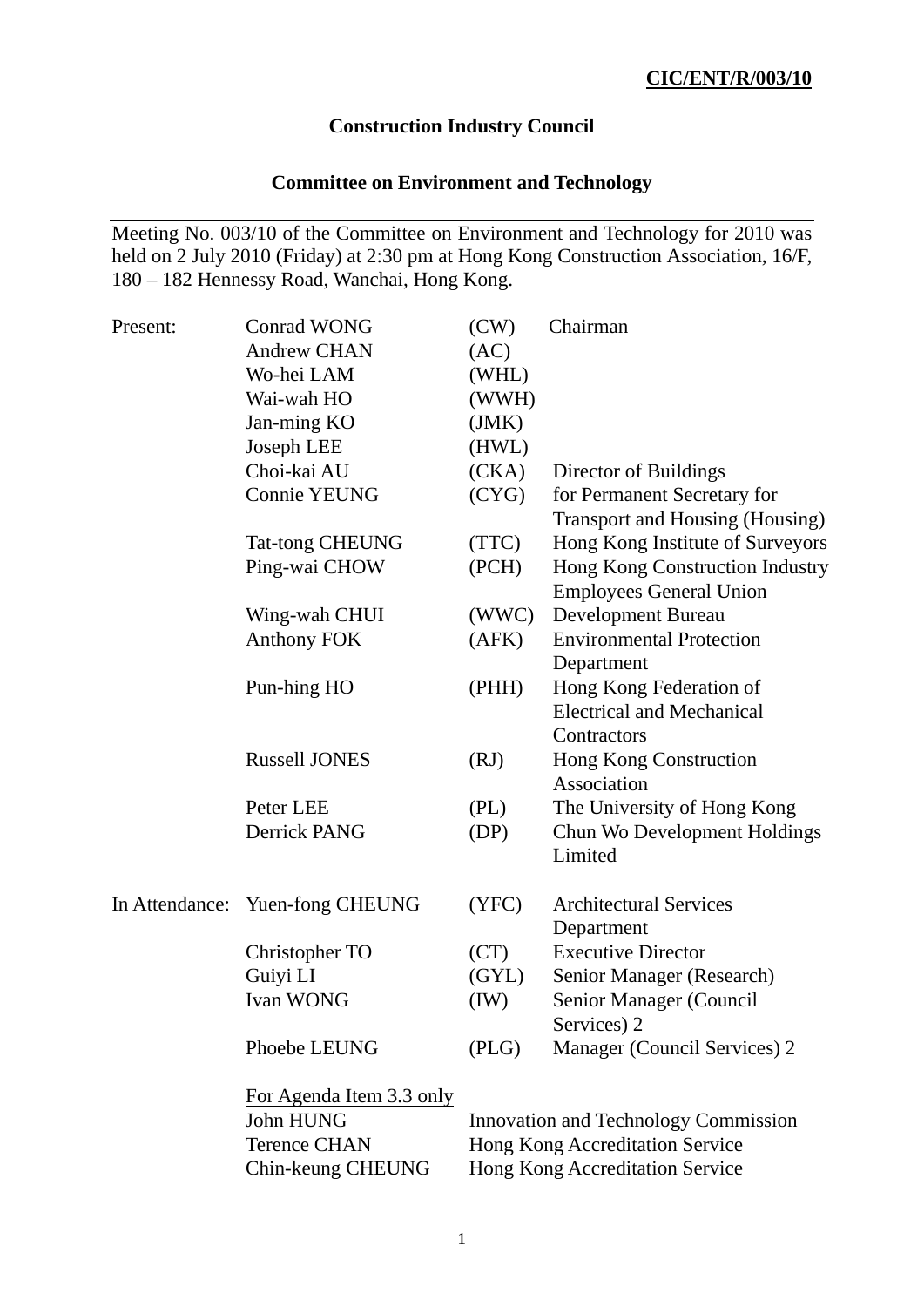|            | For Agenda Item 3.4 only<br>James WONG                                                               |                                                   | The University of Hong Kong                                                                                                                                  |
|------------|------------------------------------------------------------------------------------------------------|---------------------------------------------------|--------------------------------------------------------------------------------------------------------------------------------------------------------------|
|            | For Agenda Item 3.5 only<br>Li-yin SHEN<br><b>Bo-sin TANG</b><br>Yat-hung CHIANG<br>Jose Jorge OCHOA |                                                   | The Hong Kong Polytechnic University<br>The Hong Kong Polytechnic University<br>The Hong Kong Polytechnic University<br>The Hong Kong Polytechnic University |
|            | <u>For Agenda Item 3.8 only</u><br>Eric WONG                                                         |                                                   | <b>Environmental Protection Department</b>                                                                                                                   |
| Apologies: | Siu-hung CHAN<br>Hau-wai CHEUNG<br><b>James KWAN</b><br>Kam-hung YU<br>Wai-wai YU<br>Long PANG       | (SHC)<br>(HWC)<br>(YCK)<br>(KHY)<br>(WWY)<br>(LP) | <b>Construction Site Workers</b><br><b>General Union</b>                                                                                                     |

### **PROGRESS REPORT**

#### **Action**

### 3.0 **Welcome Remarks**

The Chairman welcomed Mr Ping-wai CHOW, Mr Derrick PANG and Mr Yuen-fong CHEUNG for their participation in the Committee work and joining the meeting for the first time. The Chairman also introduced Dr Guiyi LI, Senior Manager (Research), of the CIC Secretariat who would be responsible for the Task Force on Research Activities among other duties.

#### 3.1 **Confirmation of the Progress Report of the Previous Meeting**

Members took note of Paper CIC/ENT/R/002/10 and confirmed the progress report of the last meeting held on Thursday, 1 April 2010 at Room 1201, Murray Building, Central, Hong Kong.

#### 3.2 **Matters Arising from the Previous Meeting**

3.2.1 Key Performance Indicators for Construction Industry

Discussed under Agenda Item 3.9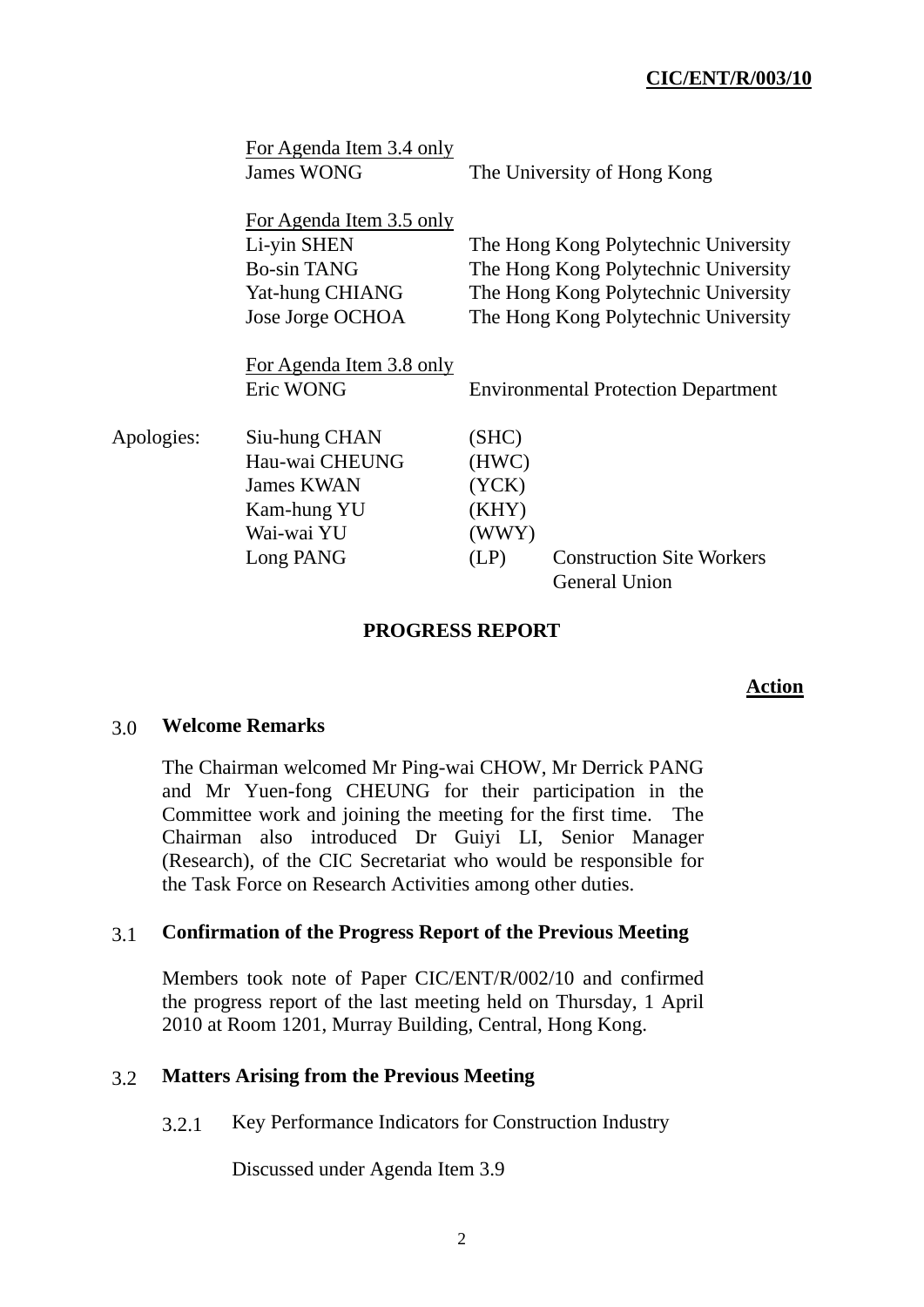#### **Action**

3.2.2 Membership of Task Force on Carbon Labelling Standard for Construction Materials

Discussed under Agenda Item 3.4

3.2.3 Comments on Draft Guidelines on Trip Ticket System for Disposal of Construction & Demolition Materials in Private Sector Works

Discussed under Agenda Item 3.7

3.2.4 Exploring RFID Applications

The CIC Secretariat would invite the Hong Kong R&D Centre for Logistics and Supply Chain Management Enabling Technologies to give a presentation to the Committee about the possible RFID applications in Hong Kong construction industry. The presentation was tentatively scheduled for 7 October 2010. **CIC Secretariat** 

3.2.5 Com-ENT Seminar Programme

Discussed under Agenda Item 3.6

# 3.3 **Report of the Hong Kong Council for Testing and Certification (HKCTC)**

*[Mr John HUNG, Mr Terence CHAN and Mr Chin-keung CHEUNG joined the meeting at this juncture.]* 

Members received a presentation from the Innovation and Technology Commission ("ITC") on the development of testing and certification industry as well as the schemes of the Innovation and Technology Fund ("ITF"). Members appreciated that certification services for construction materials would help promote quality assurance in the construction industry and felt that there would be collaboration opportunities between the ITC and the CIC in the areas of product certification. As the Housing Department ("HD") had implemented requirements of product certification for certain building materials in its works projects, Ms Connie YEUNG kindly consented to arrange a presentation to share HD's experience with Members.

**CYG** 

Members urged greater support from the ITC on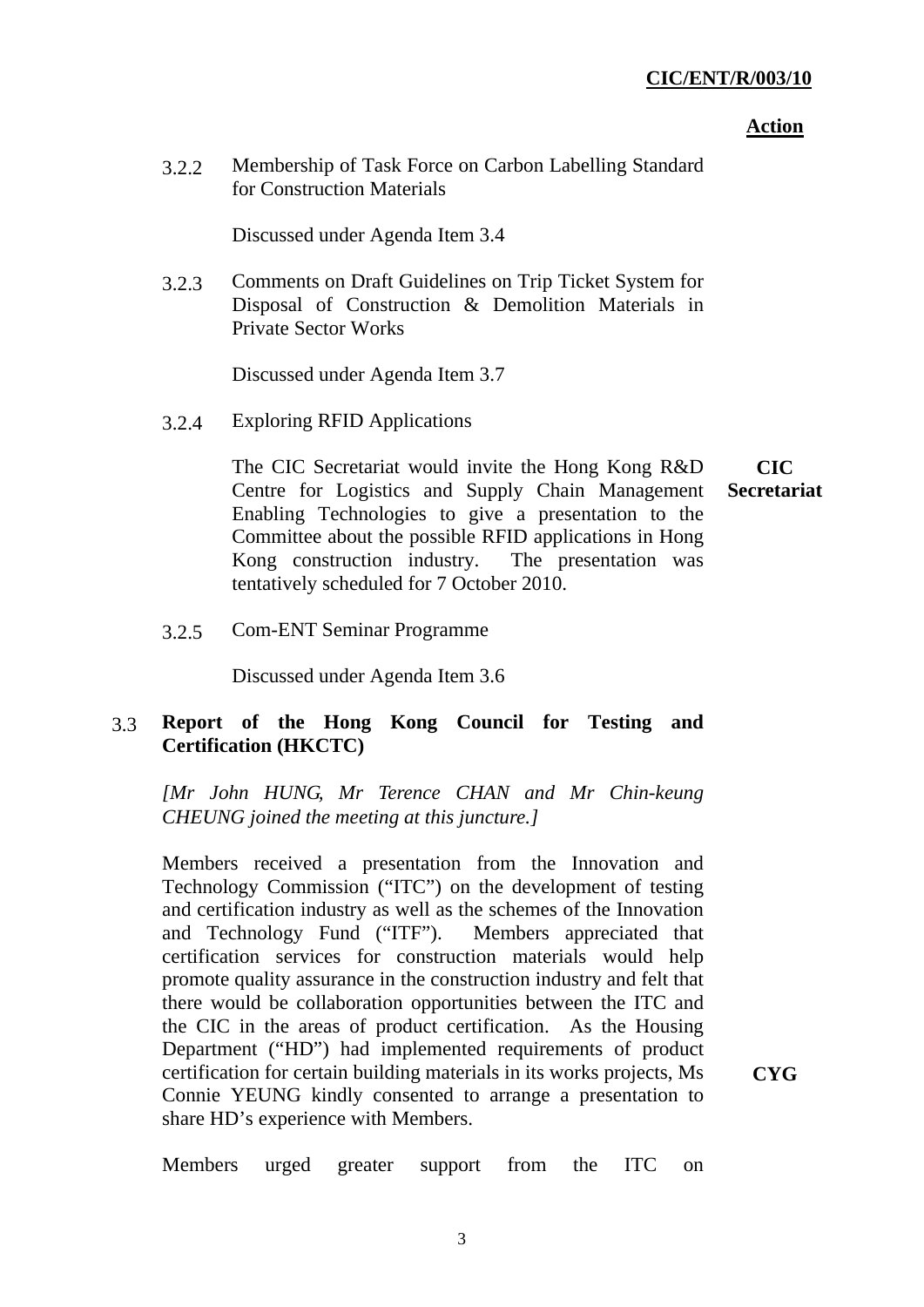construction-related research and development ("R&D") in view of the industry needs and invited ITC representatives to attend future meetings of the Task Force on Research Activities to facilitate the promotion of construction-related R&D. Members also suggested the CIC to provide technical input to the relevant funding bodies, such as the ITF, during the approval process of construction-related research proposals.

*[RJ left the meeting at this juncture.]* 

*[Mr John HUNG, Mr Terence CHAN and Mr Chin-keung CHEUNG left the meeting after the presentation.]* 

## 3.4 **Task Force on Carbon Labelling Standard for Construction Materials – Submission of Research Proposal**

*[Dr James WONG joined the meeting at this juncture.]* 

Members took note of the Paper CIC/ENT/P/012/10 and received a presentation from Dr James WONG on the revised proposal for the Research on Establishing a Hong Kong Based Carbon Labelling Framework for Construction Materials ("Research-CLS").

*[Prof Joseph LEE and Mr Peter LEE had declared that they and the project proponent were working at the same university though they were not involved in the proposed Research-CLS. They both abstained from commenting on the proposal.]* 

Compared with the Consultancy Study on Life Cycle Energy Assessment of Building Construction commissioned by the Electrical and Mechanical Services Department, Dr WONG advised that the aforementioned study focused on the life cycle environmental impacts quantified by a set of 10 impact indicators whereas the proposed Research-CLS would specifically investigate greenhouse gas emission levels of construction materials and devise a benchmarking system to facilitate selection of low carbon construction materials.

*[Dr James WONG left the meeting after the presentation.]* 

After deliberation, Members approved the proposal of the Research-CLS. The CIC Secretariat was directed to seek endorsement from the Committee on Administration and Finance

**CIC Secretariat**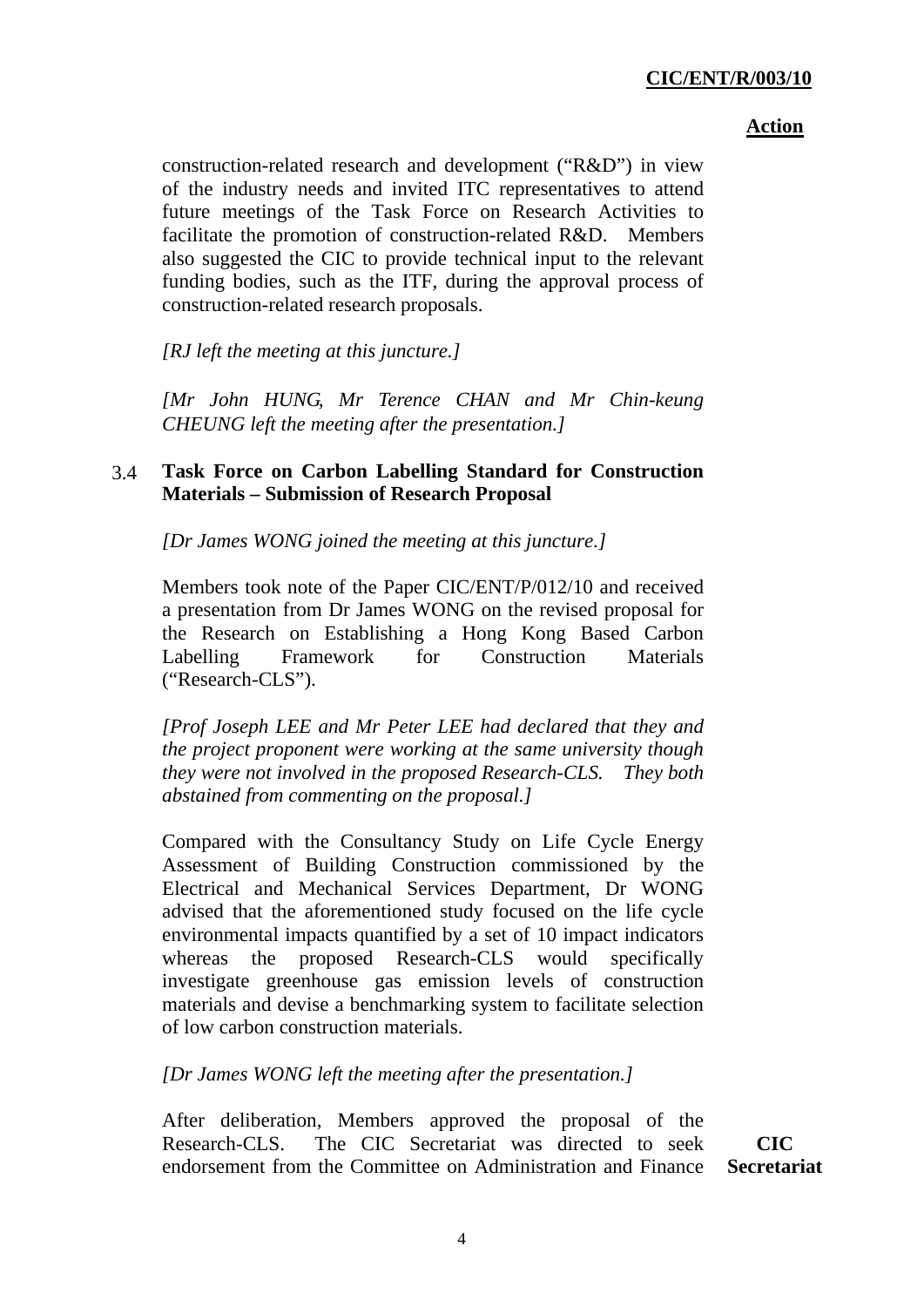and the CIC in order to commission the project proponent to conduct the research.

## 3.5 **Commitment towards Sustainable Urbanisation in Hong Kong – Construction Industry Perspective**

*[Prof Li-yin SHEN, Dr Bo-sin TANG, Dr Yat-hung CHIANG and Mr Jose Jorge OCHOA joined the meeting at this juncture.]* 

*[Prof Jan-ming KO declared that he and the project proponent were working at the same university though he was not involved in the proposed research titled "Commitment towards Sustainable Urbanisation in Hong Kong – Construction Industry Perspective" ("Research-SU"). As the discussion focused on technical sharing without decision-making, Members invited Prof KO to stay at the meeting.]* 

The project proponent gave a presentation to Members elaborating on the research objectives and significance. Based on the best practices of other Asian cities, the deliverables of the project would include a list of recommendations for enhancing construction industry contributions to sustainable urbanisation in Hong Kong and an assessment of Hong Kong's commitment to sustainable urbanization.

### *[LWH left the meeting at this juncture.]*

*[Prof Li-yin SHEN, Dr Bo-sin TANG, Dr Yat-hung CHIANG and Mr Jose Jorge OCHOA left the meeting after the presentation.]* 

Members also received a full proposal on the Research-SU at the meeting and agreed to defer the discussion on project details at the next meeting.

# **All**

# 3.6 **Task Force on Research Activities**

Members took note of the Paper CIC/ENT/P/014/10 and agreed that half-day seminars organised by the Committee, such as the proposed Technology Day, should be held once a year. For possible seminar to be held in October 2010, an overview of research projects managed by the Committee could be the subjects to discuss. The CIC Secretariat was requested to prepare a proposal for Members' consideration at the next meeting. Members also considered that such kind of seminars could only be

**CIC Secretariat**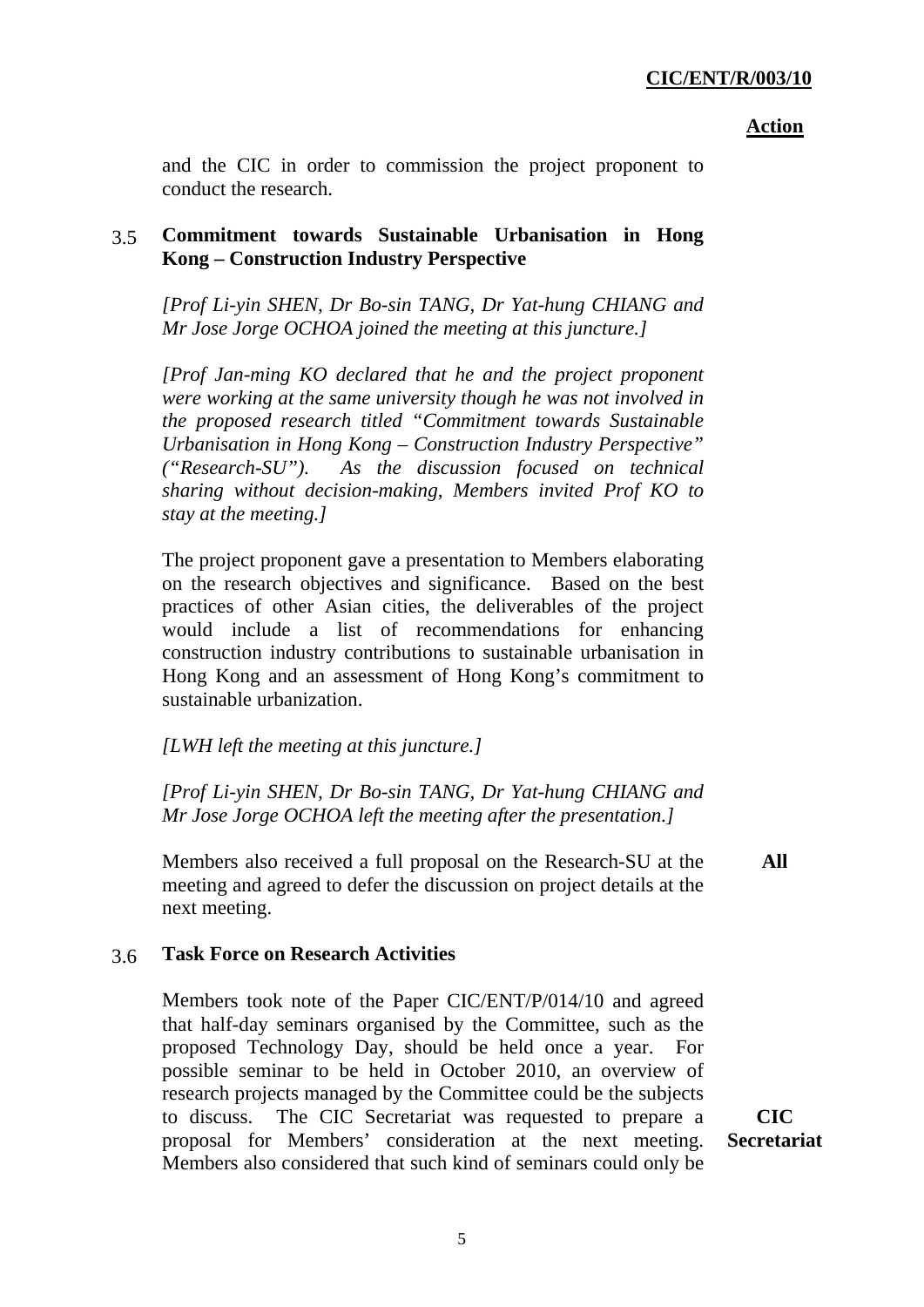conducted once or at most twice a year.

Members also noted that the Inaugural CIC Conference would be held in March 2011.

3.6.1 Proposed Research Funding Application Procedures

Members took note of the Paper CIC/ENT/P/015/10 and the explanations given by the Task Force on Research Activities ("TF-RA") on the following issues:

- (a) Collaboration with the ITF The TF-RA had considered the grant of matching funds for research projects supported by the ITF but concluded that the proposed CIC research funding scheme should be launched quickly as an interim measure to meet the industry needs. The TF-RA would explore collaboration opportunities with the ITC and enhance the scheme at a later stage.
- (b) Ownership of intellectual property rights ("IPR") Under normal circumstances, approved projects would be offered full funding support and the IPR of the funded research projects should be wholly owned by the CIC for the use of the industry. Understanding that the ITC was reviewing its relevant policies, the TF-RA would communicate with the ITC on such issue in due course.

After deliberation, Members approved the Research Funding Application Procedures as set out in the Paper for endorsement by the CIC.

### *[HWL left the meeting at this juncture.]*

*[Given that the Members remained at the meeting were below the quorum stipulated under the Meeting Rules of Committees of the CIC, the meeting continued for sharing views without making further decisions.]* 

# 3.7 **Comments on Draft Guidelines on Trip Ticket System for Disposal of Construction & Demolition Materials in Private Sector Works**

Members took note of Paper CIC/ENT/P/016/10 and a letter from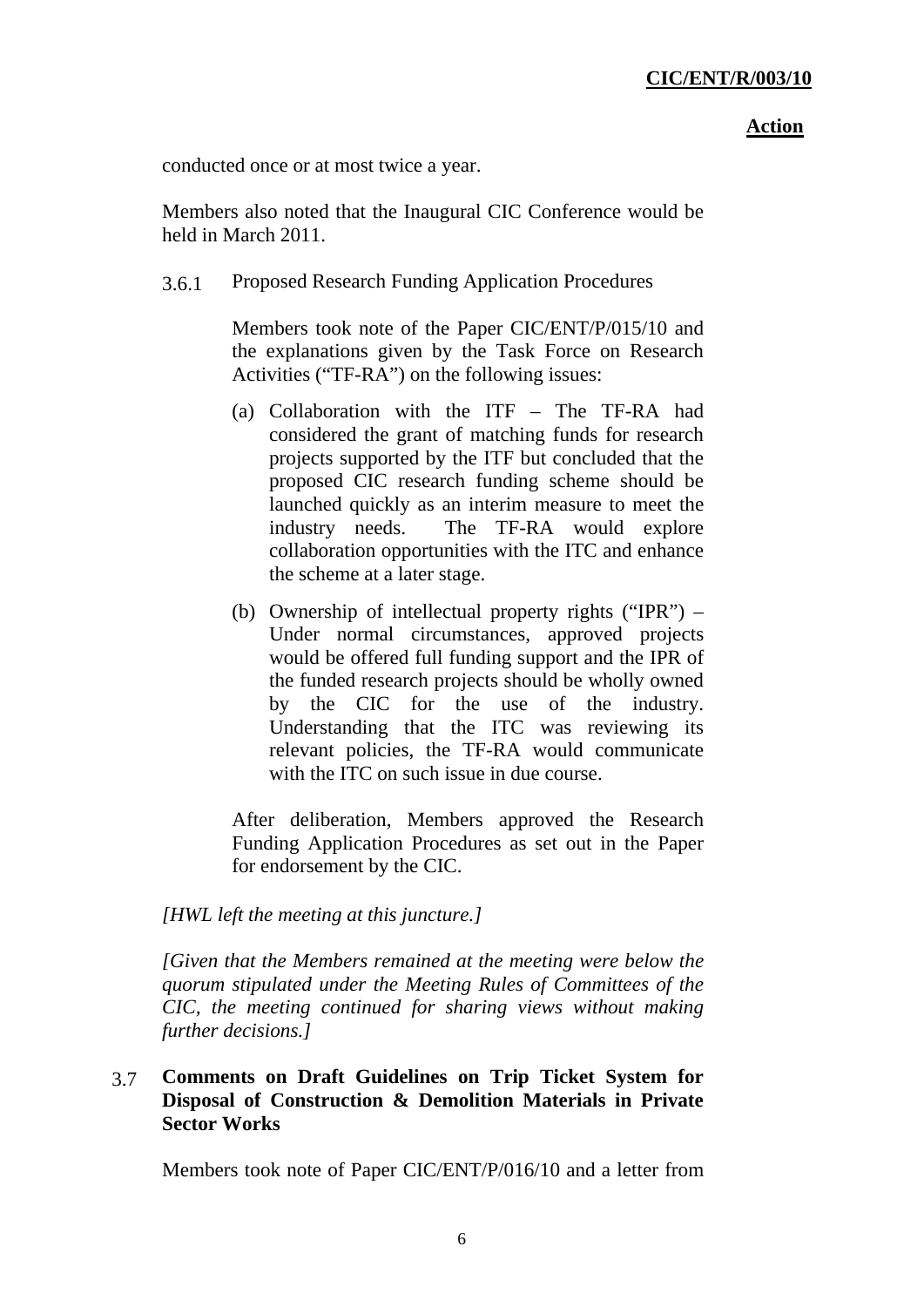#### **Action**

the Environment Bureau on measures to combat fly-tipping and land filling activities.

Regarding stakeholders' comments on the draft guidelines as set out at Annex A of the Paper, Members requested the CIC Secretariat to follow up on the below issues:

- (a) Point 15: to seek help from the Environmental Protection Department ("EPD") regarding the reasons for requesting submission of maintenance/ final certificates;
- (b) Point 22: to seek clarification from the Hong Kong Institute of Surveyors on the details of "domestic renovation projects" and "no existing registration system" as per their comments before deciding whether the proposed Guidelines should be applicable to domestic renovation projects or not;
- (c) Point 23: to revise the relevant points as the same treatment applicable to maintenance permanent contracts; and
- (d) Point 29: to check with the EPD about the retention period of disposal records posted on the EPD website.

## *[JMK, WWC and WWH left the meeting at this juncture.]*

It was also suggested that pilot projects should be run to test the viability of the TTS in private works projects. The CIC Secretariat was directed to seek assistance from Mr Russell JONES on the proposed arrangement.

The CIC Secretariat was requested to further revise the draft guidelines. Discussion would be continued at the next meeting.

**CIC Secretariat**

 **RJ/CIC Secretariat** 

*[CT and CYG left the meeting at this juncture.]* 

# 3.8 **Consultation on Control of Emission from Non-Road Mobile Sources**

*[Mr Eric WONG joined the meeting at this juncture.]* 

Members took note of Paper CIC/ENT/P/017/10.

Mr WONG briefed Members on the proposal to control emissions of non-road mobile sources. In view of administrative efficiency, the EPD would consider granting blanket approval to those machine models in compliance with the statutory emission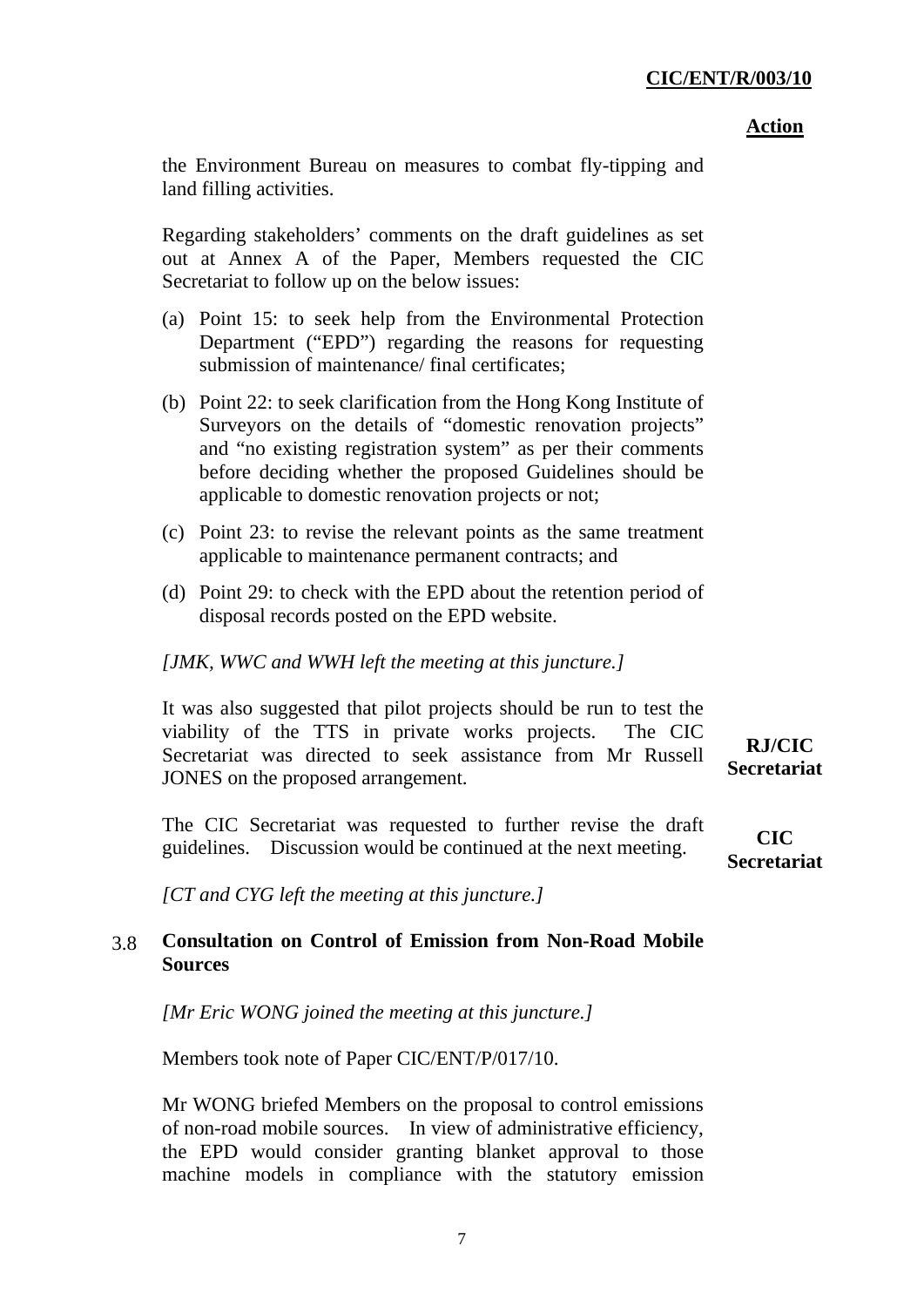standards instead of every single machine. Members were advised to give their comments, if any, on the proposal to the CIC Secretariat for onward submission to the EPD. **CIC Secretariat** 

*[Mr Eric WONG left the meeting after discussion of the proposal.]* 

## 3.9 **Performance Indicators for Construction Industry**

Members took note of Paper CIC/ENT/P/018/10.

A Member reminded that setting clear objectives would be favourable to determining suitable key performance indicators ("KPIs"). Members viewed that in the short term, a set of KPIs could be worked out with reference to those adopted by overseas countries. In the long term, a research project might be conducted to give an in-depth and comprehensive study on the local construction industry and its performance assessment systems.

## *[DP left the meeting at this juncture.]*

The Secretariat was requested to work out a set of sample KPIs for reference and discussion at the next meeting. In addition, a research brief should be drafted to embark on a comprehensive study on industry performance assessment systems. **CIC Secretariat** 

# 3.10 **Task Force on River Sand Substitutes Research – Progress Update**

Members took note of Paper CIC/ENT/P/019/10. The Research on River Sand Substitutes was planned to be conducted in two phases. The first phase would focus on reviewing the existing use of river sand and identifying suitable substitutes for practical use in cement mortar production and application of cement sand rendering and plaster in Hong Kong. The second phase would involve extensive laboratory and on-site testing with a view to developing relevant standards and specifications.

# 3.11 **Task Force on Adhesion Technologies for External Wall Tiles – Progress Update**

Members took note of Paper CIC/ENT/P/020/10. An excerpt of the project inception report was tabled at the meeting to give details of the proposed site testing and inspections for the research.